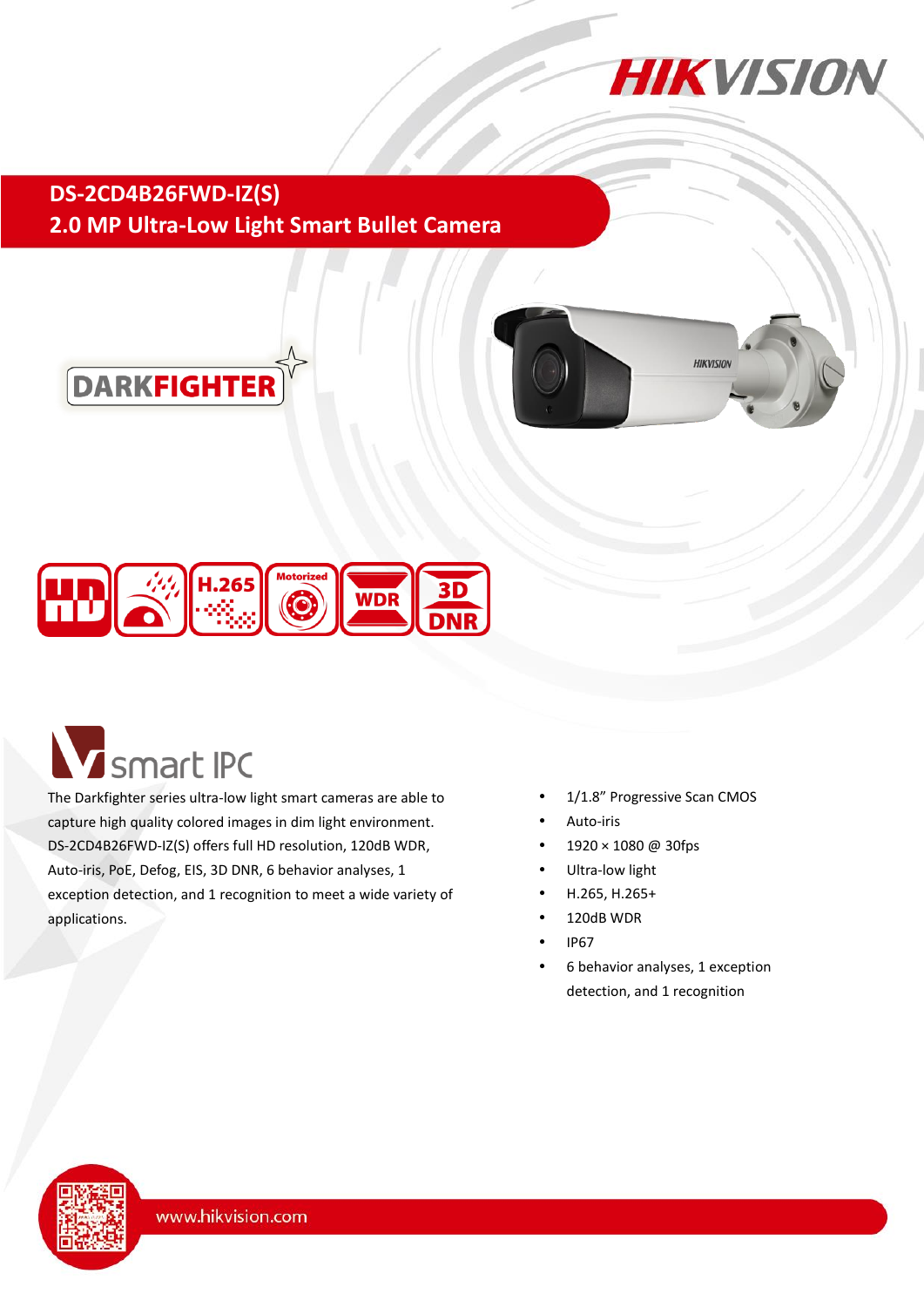

#### **Function Description**

#### **Smart**

- 6 behavior analyses, 1 exception detection, and 1 recognition
- Smart recording: Support edge recording and dual-VCA
- Smart encoding: Support low bit rate, low latency, ROI enhance encoding

#### **Image**

- $\bullet$  1920 × 1080 @30fps
- Support rotate mode, suitable for environment as corridor
- Support target cropping, details can be seen with low bandwidth
- Streaming smoothness setting for different requirements of image quality and fluency
- Support H.265+/H.265/H.264+/H.264/MJPEG video compression, multi-level video quality configuration; support Baseline Profile/Main Profile/High Profile H.264 encoding complexity, and Main Profile H.265 encoding complexity
- Multiple OSD color: Black & white self-adaptive; Custom
- 120dB WDR is supportable for backlight environment
- Support defog, BLC, EIS, HLC

#### **System**

- Support ONVIF (profile S/profile G), ISAPI protocol
- Support three streams, and Support 20 channels live view at the same time
- Lightning protection, surge protection, voltage transient protection, anti-static protection

#### **Interface**

- Support standard 128G Micro SD/SDHC/SDXC card storage
- Support 10M/100M Ethernet port, RS-485
- Support Audio I/O, support stereo audio (-S)
- Support Alarm I/O (-S)
- **•** Support CVBS analog output (4CIF resolution)

#### **Security**

- Support three-level user authentication management, user and password authorization, and IP address filtering
- Support security certificate as HTTPS
- Lock user IP after certain times failed login attempts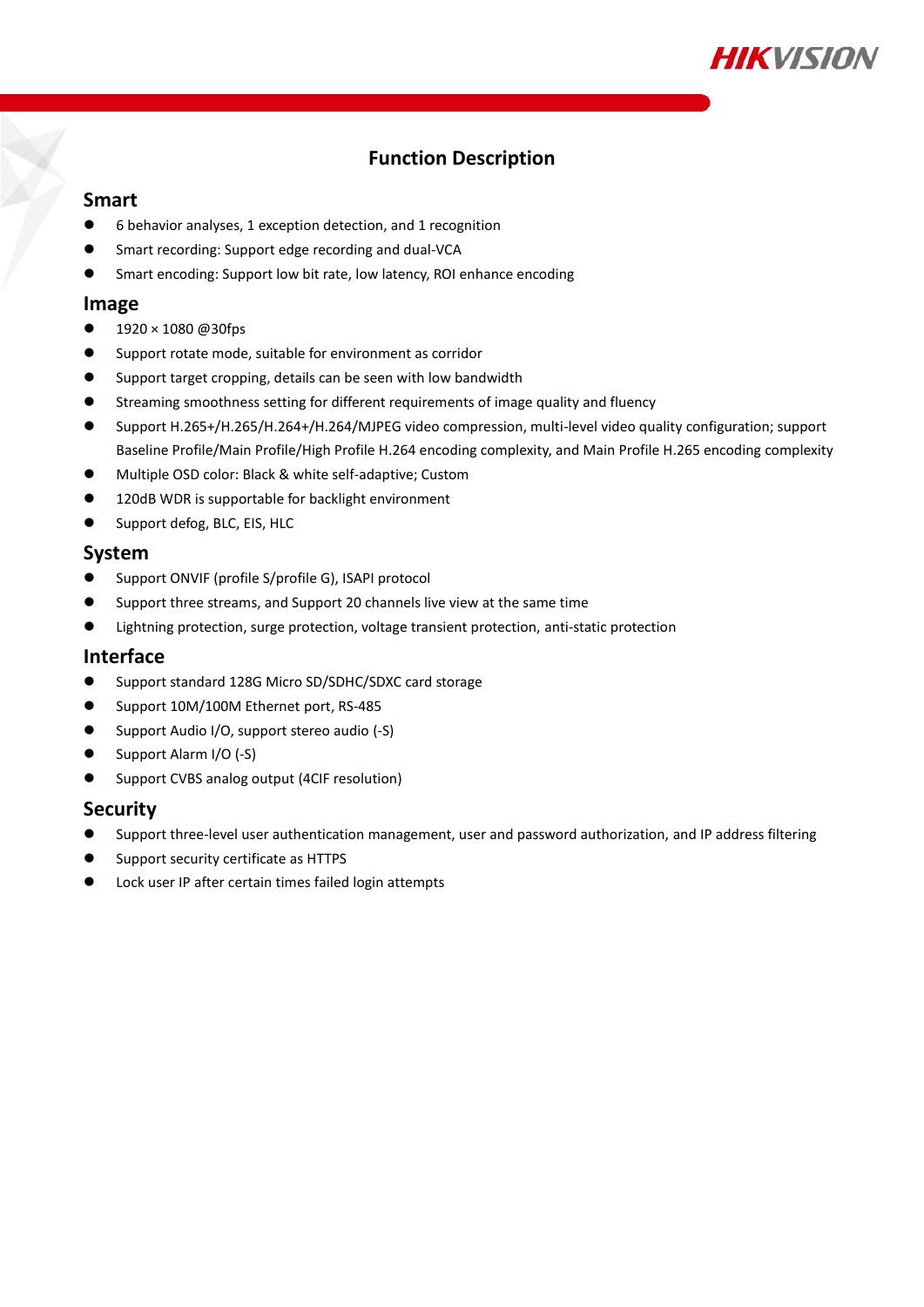

# **Specifications**

 $\sum_{i=1}^{n}$ 

| Camera                      |                                                                                                                                                                                                |
|-----------------------------|------------------------------------------------------------------------------------------------------------------------------------------------------------------------------------------------|
| <b>Image Sensor</b>         | 1/1.8" Progressive Scan CMOS                                                                                                                                                                   |
| Min. Illumination           | Color: 0.002 Lux @ (F1.2, AGC ON), 0.0027 Lux @ (F1.4, AGC ON), 0 Lux with IR<br>B/W: 0.0002 Lux @ (F1.2, AGC ON), 0.00027 Lux @ (F1.4, AGC ON), 0 Lux with IR"                                |
| Shutter Speed               | $1 s - 1/100,000 s$                                                                                                                                                                            |
| Slow Shutter                | Support                                                                                                                                                                                        |
| Lens                        | 2.8 - 12 mm F1.4, horizontal angle of view 90.1° - 31°                                                                                                                                         |
| Lens Mount                  | $\Phi$ 14                                                                                                                                                                                      |
| Auto-iris                   | DC drive                                                                                                                                                                                       |
| Day & Night                 | <b>IR Cut Filter</b>                                                                                                                                                                           |
| Digital Noise Reduction     | 3D DNR                                                                                                                                                                                         |
| <b>WDR</b>                  | 120dB                                                                                                                                                                                          |
| 3-Axis Adjustment (Bracket) | Pan: 0° to 360°, tilt: 0° to 100°, rotate: 0° to 360°                                                                                                                                          |
| <b>Compression Standard</b> |                                                                                                                                                                                                |
| Video Compression           | Main stream: H.265/H.264<br>Sub stream: H.265/H.264/MJPEG<br>Third stream: H.265/H.264                                                                                                         |
| H.264 Type                  | Baseline Profile/Main Profile/High Profile                                                                                                                                                     |
| $H.264+$                    | Support                                                                                                                                                                                        |
| H.265 Type                  | <b>Main Profile</b>                                                                                                                                                                            |
| $H.265+$                    | Support                                                                                                                                                                                        |
| Video Bit Rate              | $32$ Kbps $-16$ Mbps                                                                                                                                                                           |
| <b>Audio Compression</b>    | G.711/G.722.1/G.726/MP2L2/PCM                                                                                                                                                                  |
| Audio Bit Rate              | 64Kbps(G.711)/16Kbps(G.722.1)/16Kbps(G.726)/32-192Kbps(MP2L2)                                                                                                                                  |
| <b>Image</b>                |                                                                                                                                                                                                |
| Max. Resolution             | $1920 \times 1080$                                                                                                                                                                             |
| Main Stream                 | 50Hz: 25fps (1920 × 1080, 1280 × 960, 1280 × 720)<br>60Hz: 30fps (1920 × 1080, 1280 × 960, 1280 × 720)                                                                                         |
| Sub Stream                  | 50Hz: 25fps (704 × 576, 640 × 480, 352 × 288, 320 × 240)<br>60Hz: 30fps (704 $\times$ 480, 640 $\times$ 480, 352 $\times$ 240, 320 $\times$ 240)                                               |
| Third Stream                | 50Hz: 25fps (1920 × 1080, 1280 × 960, 1280 × 720, 704 × 576, 640 × 480, 352 × 288, 320 × 240)<br>60Hz: 30fps (1920 × 1080, 1280 × 960, 1280 × 720, 704 × 480, 640 × 480, 352 × 240, 320 × 240) |
| Image Enhancement           | BLC/HLC/3D DNR/Defog/EIS                                                                                                                                                                       |
| <b>Image Setting</b>        | Rotate Mode, Saturation, Brightness, Contrast, Sharpness adjustable by client software or web<br>browser                                                                                       |
| Region of Interest          | Support 4 fixed region for each stream, and dynamic face tracking                                                                                                                              |
| Lens Distortion Correction  | Support                                                                                                                                                                                        |
| <b>Target Cropping</b>      | Auto/Schedule/Triggered by Alarm In (-S)                                                                                                                                                       |
| Day/Night Switch            | Auto/Schedule/Triggered by Alarm In                                                                                                                                                            |
| Picture Overlay             | LOGO picture can be overlaid on video with $128 \times 128$ 24bit bmp format                                                                                                                   |
| Network                     |                                                                                                                                                                                                |
| Network Storage             | Support Micro SD/SDHC/SDXC card (128G), local storage and NAS (NFS, SMB/CIFS), ANR                                                                                                             |
| Alarm Trigger               | Motion detection, video tampering alarm, network disconnected, IP address conflict, illegal<br>login, HDD full, HDD error                                                                      |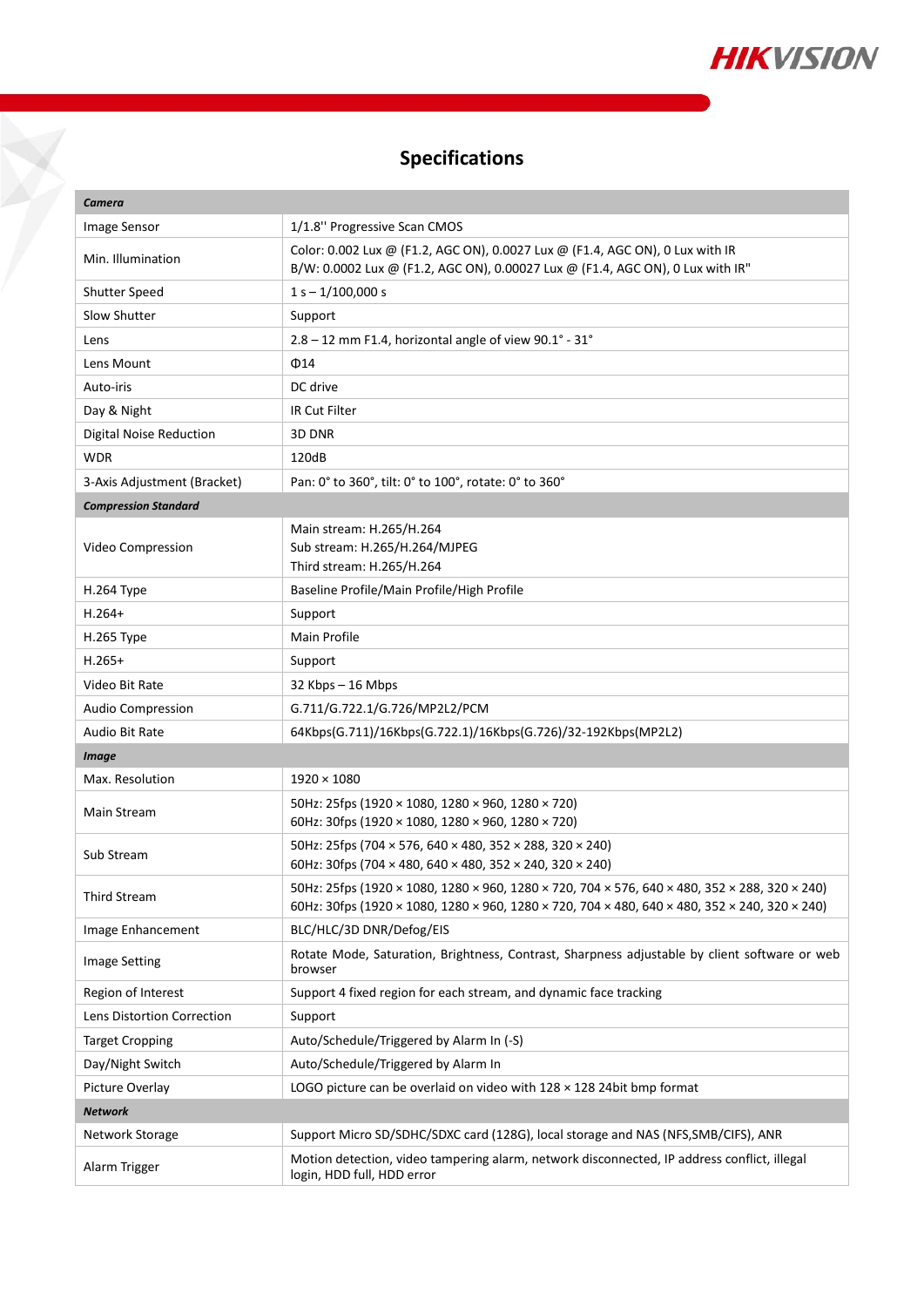

| Protocols                          | TCP/IP, ICMP, HTTP, HTTPS, FTP, DHCP, DNS, DDNS, RTP, RTSP, RTCP, PPPOE, NTP, UPnP, SMTP,<br>SNMP, IGMP, 802.1X, QoS, IPv6, UDP, Bonjour                     |
|------------------------------------|--------------------------------------------------------------------------------------------------------------------------------------------------------------|
| <b>General Function</b>            | One-key reset, anti-flicker, three streams, heartbeat, password protection, privacy mask,<br>watermark, IP address filter                                    |
| Standard                           | ONVIF (PROFILE S, PROFILE G), ISAPI                                                                                                                          |
| <b>Interface</b>                   |                                                                                                                                                              |
| Audio                              | With -S model: 1 input (line in), 1 output                                                                                                                   |
| <b>Communication Interface</b>     | 1 RJ45 10M/100M Ethernet port; with -S model: 1 RS-485 interface                                                                                             |
| Alarm                              | With -S model: 1 input, 1 output (up to DC24V 1A or AC110V 500mA)                                                                                            |
| Video Output                       | 1Vp-p composite output (75 $\Omega$ /BNC)                                                                                                                    |
| On-board storage                   | Built-in Micro SD/SDHC/SDXC slot, up to 128 GB                                                                                                               |
| <b>Reset Button</b>                | Yes                                                                                                                                                          |
| <b>Audio</b>                       |                                                                                                                                                              |
| <b>Environment Noise Filtering</b> | Support                                                                                                                                                      |
| Audio I/O                          | Support                                                                                                                                                      |
| Audio Sampling Rate                | Max. 48 kHz                                                                                                                                                  |
| <b>Smart Feature-set</b>           |                                                                                                                                                              |
| <b>Behavior Analysis</b>           | Line crossing detection, intrusion detection, region entrance detection, region exiting detection,<br>unattended baggage detection, object removal detection |
| Line Crossing Detection            | Cross a pre-defined virtual line, up to 4 pre-defined virtual lines supported                                                                                |
| <b>Intrusion Detection</b>         | Enter and loiter in a pre-defined virtual region, up to 4 pre-defined virtual regions supported                                                              |
| <b>Region Entrance Detection</b>   | Enter a pre-defined virtual region from the outside place                                                                                                    |
| <b>Region Exit Detection</b>       | Exit from a pre-defined virtual region                                                                                                                       |
| <b>Object Removal Detection</b>    | Objects removed from the pre-defined region, such as the exhibits on display.                                                                                |
| Unattended Baggage Detection       | Objects left over in the pre-defined region such as the baggage, purse, dangerous materials                                                                  |
| <b>Exception Detection</b>         | Scene change detection                                                                                                                                       |
| Recognition                        | Face detection                                                                                                                                               |
| <b>General</b>                     |                                                                                                                                                              |
| <b>Operating Conditions</b>        | -30 °C – 60 °C (-22 °F – 140 °F), Humidity 95% or less (non-condensing)                                                                                      |
| Power Supply                       | 12 V DC ± 20%, PoE (802.3at, class 4)                                                                                                                        |
| Power Consumption                  | 12 V DC ± 20%: Max. 11.25 W/0.94 A                                                                                                                           |
| and Current                        | PoE (802.3at): Max. 15 W/0.31 A                                                                                                                              |
| IR Range                           | 10 m to 30 m                                                                                                                                                 |
| <b>Protection Level</b>            | <b>IP67</b>                                                                                                                                                  |
| Dimensions                         | 348.38 × 114.18 × 111.73 mm (13.72" × 4.5" × 4.4")                                                                                                           |
| Weight                             | Camera: 1900 g (4.19 lb.)<br>With package: 2100 g (4.63 lb.)                                                                                                 |

## *Order Models:*

 $\sum_{i=1}^{n}$ 

DS-2CD4B26FWD-IZ; DS-2CD4B26FWD-IZS

*\*-S: with 1 audio input (line in), 1 audio output, 1 RS-485, 1 alarm input and 1 alarm output*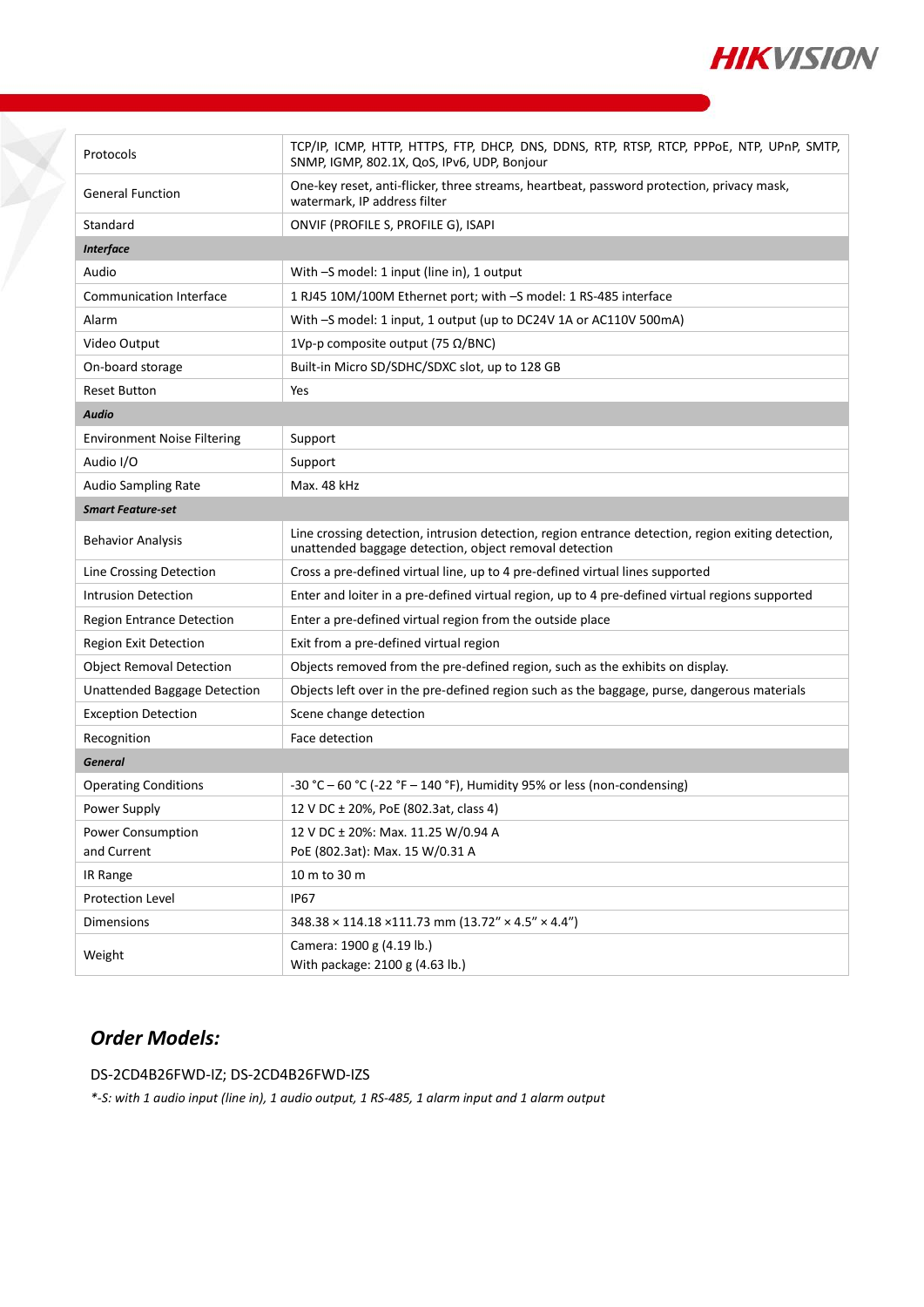

#### **Dimensions**





348.38(13.72")  $223.1(8.78")$ 0 0  $112(4.41")$ 0 329.7(12.98")

Unit: mm

## **Accessories**



DS-1275ZJ-SUS Vertical Pole Mount



DS-1276ZJ-SUS Corner Mount